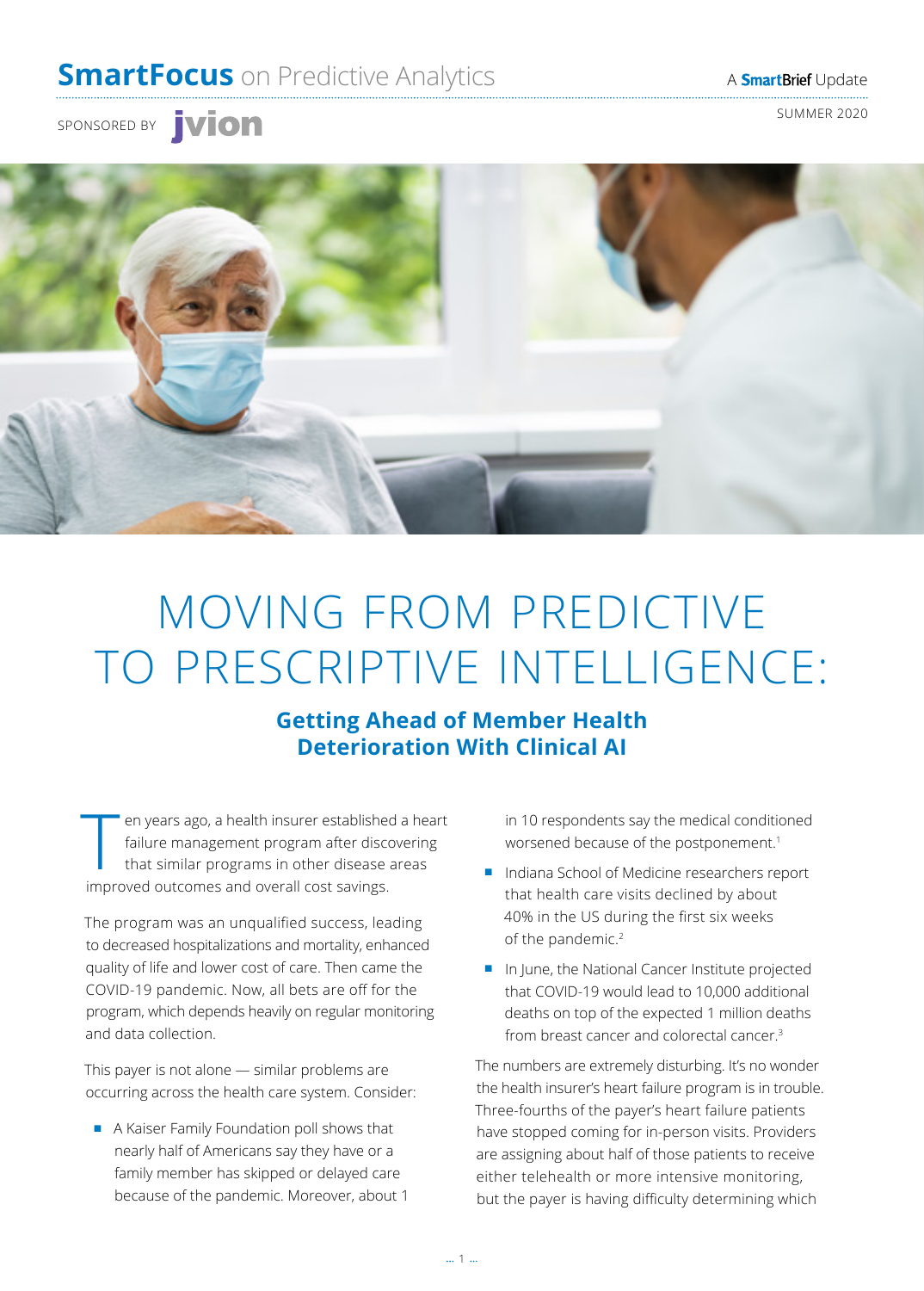**As many plans are discovering, predictive analytics go only so far. One major driver of predictive analytics is past utilization — ED visits, procedures performed, inpatient visits, well visits, etc. But utilization history is becoming irrelevant in the wake of COVID-19. For example, early in the pandemic, ED visits were down 42%.6 Elective procedures plummeted.7 Primary care visits decreased by at least 60%.8**

**ED visits**

↓**DOWN** 42% **VS LAST YEAR**

## **Primary care visits**

↓**DOWN**

 $\sqrt{0}$ 

**VS LAST YEAR**

patients in the remaining half need the most help. As time goes on, more high-risk and nearhigh-risk individuals will end up in the emergency department (ED) and then the hospital. Their quality of life will plummet, many will be at risk of dying and the payer's costs will skyrocket.

This scenario is playing out industrywide, contributing to higher pandemic-related costs to health plans, which are expected to reach between \$56 billion and \$556 billion during 2020 and 2021.<sup>4</sup> Insurance executives are warning that higher costs will be driven partly by more intensive care for patients whose conditions worsened during the pandemic.<sup>5</sup>

But it doesn't have to play out this way. Right now, the capability exists to identify not only patients at high risk but also patients on the cusp of becoming high risk because of circumstances that are unfortunate but modifiable. Validated prescriptive clinical artificial intelligence (AI) is being employed to identify individuals who are most vulnerable because of the unique correlations and interactions of clinical, socioeconomic and behavioral factors, particularly during the pandemic. This lets plans and providers intervene earlier, improving outcomes and lowering overall costs.

### THE PROBLEM WITH PREDICTIVE ANALYTICS

There is no shortage of data. The problem is that as data sources continue to multiply, an organization's data lake can grow in size but not relevance. Analytics should be able to facilitate valuable connections and inferences from data, but only if quality data is used and analytics are employed to account for gaps when they appear. Now, because of COVID-19, there are more gaps than ever.

As many plans are discovering, predictive analytics go only so far. One major driver of predictive analytics is past utilization — ED visits, procedures performed, inpatient visits, well visits, etc. But utilization history is becoming irrelevant in the wake of COVID-19. For example, early in the pandemic, ED visits were down 42%.<sup>6</sup> Elective procedures plummeted.<sup>7</sup> Primary care visits decreased by at least 60%.8

Utilization-driven models designed to inform future risk and strategies to mitigate it are no longer valid. Algorithms are based on assumptions; when circumstances change, the assumptions can end up misguiding clinicians, wasting resources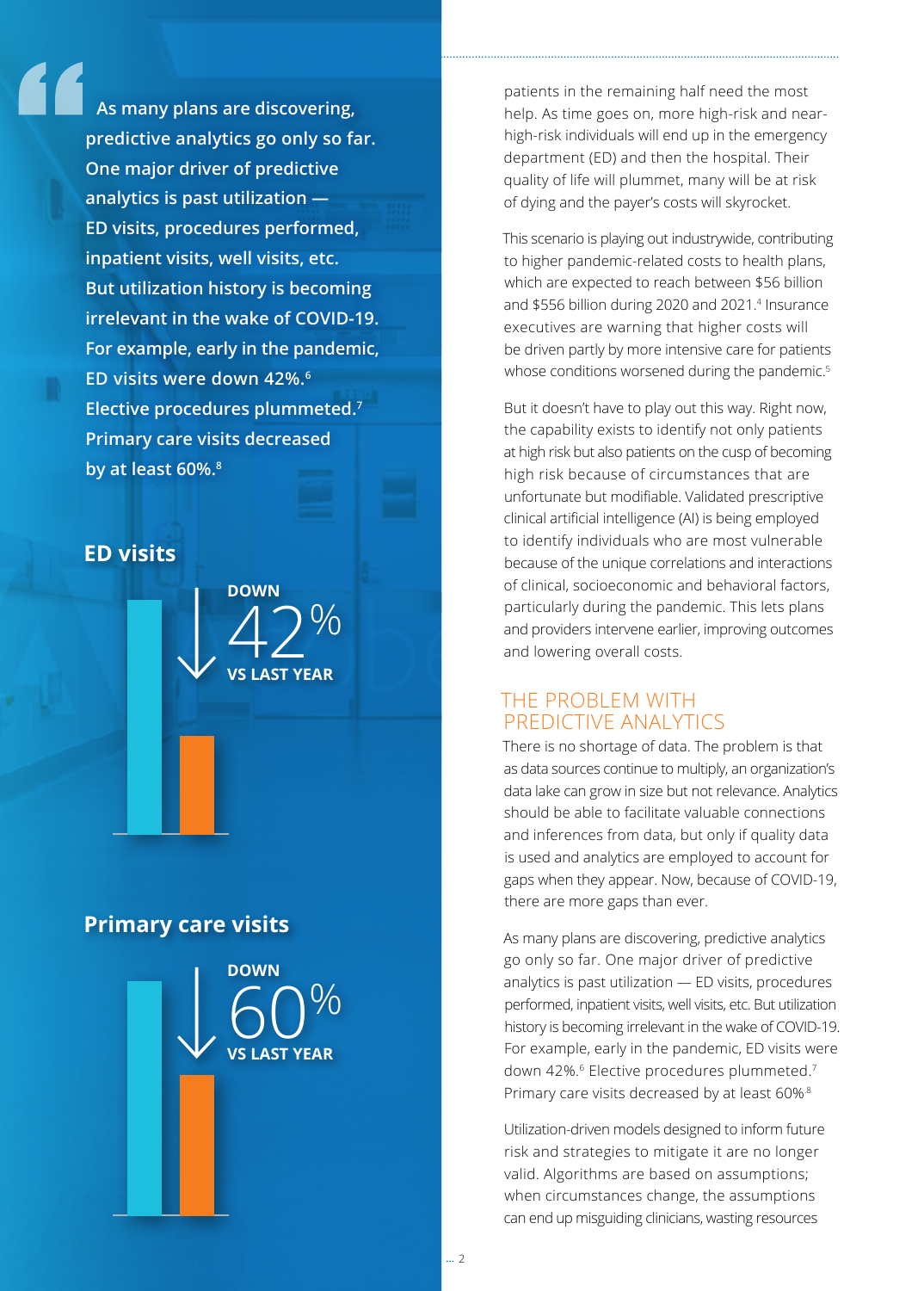and harming patients. In addition to clinical consequences, this leaves payers with an overwhelmed and burnedout provider network resulting from an influx of members with advanced illness who need to be managed.

Even more troubling is that stakeholders responsible for delivering care might not fully understand the impact delays have on their ability to proactively support a member before the person needs acute care.

■ In a diabetes eye disease management program, case managers use historical data to identify patients to call based on usual risk factors that indicate disease progression. But if patients are not going to the ED out of fear of COVID-19, case managers miss them. Many eventually end up presenting late in the ED and then need to be hospitalized.

■ Plans and providers depend heavily on the LACE index to predict the likelihood of hospital readmission. The score relies on the number of ED visits. With patients avoiding the ED during the pandemic, the LACE index is rendered largely useless.

When the floodgates of delayed care open, payers will find themselves reacting to deteriorated health conditions and the resulting utilization — most of which likely was avoidable had data and analytics strategies been evaluated and adjusted to account for data disruption caused by the pandemic. Traditional predictive analytics will not work in what has become a very nontraditional situation.

#### FAILURE TO ADAPT CAN MEAN DEVASTATING CONSEQUENCES

Payers and providers that fail to adapt face potentially devastating clinical ramifications in the following areas.

- **Oncology:** Fewer cancers will be caught in early stages, leading to increased mortality.
- **Chronic Conditions:** Delayed treatment will result in more complications and more rapid deterioration.
- **ED Care:** Delays in ED presentation will lead to more critical illness. For example, there has been a 38% decrease in cardiac catheterizations during the pandemic because people have not presented to the ED.9 The result could be more serious cardiovascular outcomes, including death.

Telehealth can help mitigate these consequences, but only if there is a process to tease out high-risk patients for whom in-person intervention is necessary. Absent that, telehealth use can lead to even longer delays for those who need prompt treatment.

![](_page_2_Picture_11.jpeg)

help mitigate these consequences, but only if there is a process to tease out high-risk patients for whom inperson intervention is necessary. Absent that, telehealth use can lead to even longer delays for those who need prompt treatment.  $\blacksquare$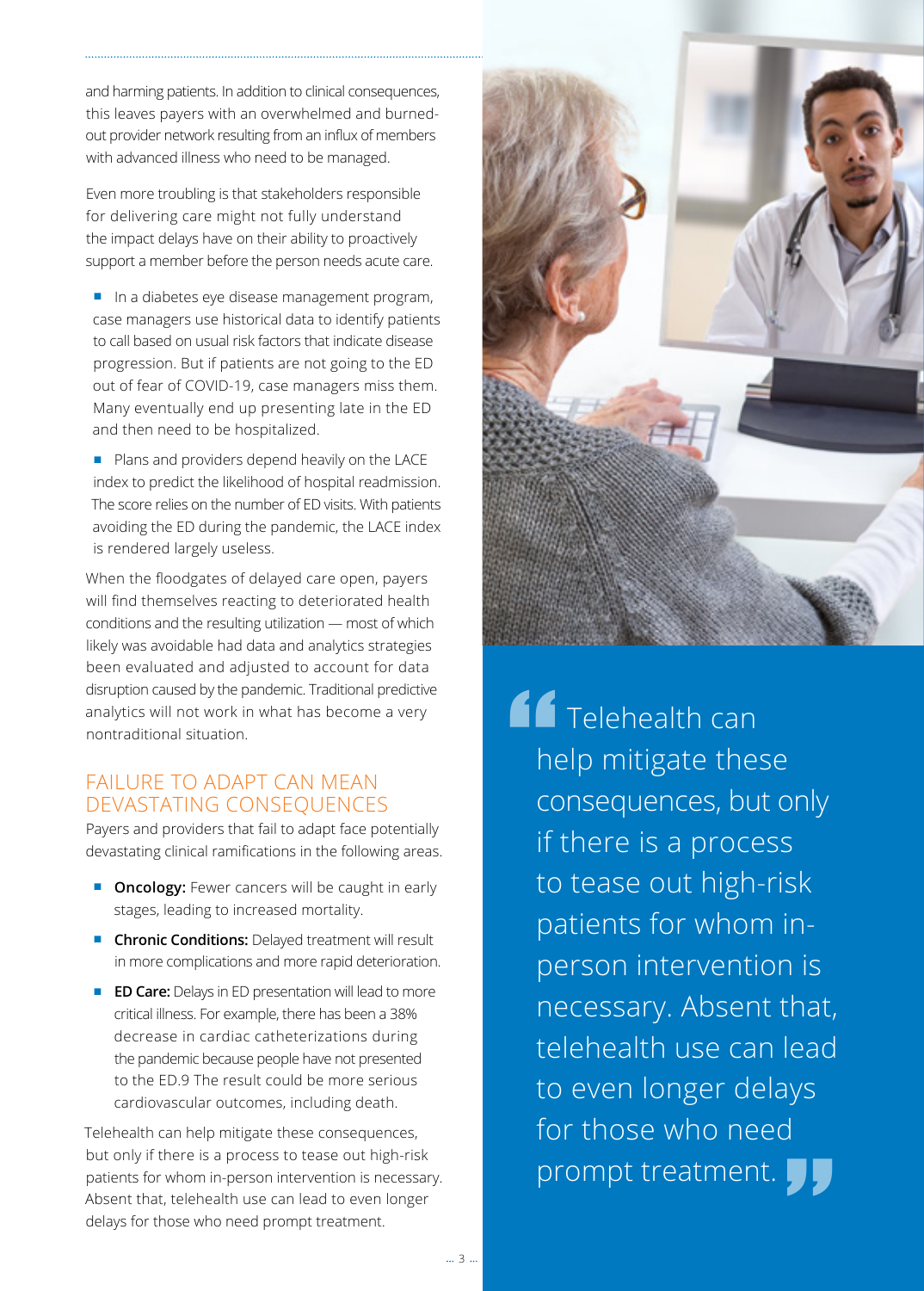# Consider These Success Stories, Powered by the Jvion CORE<sup>™</sup>:

**STATUS QUO:** A 68-year-old woman with an extensive history, including diabetes, transient ischemic attack/stroke, cardiac disease, blindness and low vision, falls and fractures her forearm. Her difficulty with motor coordination affects her ability to manage diabetes alone and to participate in the recommended daily physical activity. She tends to rely on her spouse for help, but he has health issues of his own. Under the status quo, the likelihood of her diabetes becoming uncontrolled and the risk of a secondary fall with injury are high.

**JVION CORE:** The Jvion CORE identified the patient's need for optimizing blood glucose management based on her visual and motor coordination deficit. This patient likely needs assistance or additional tools to check her blood glucose and to administer insulin treatment at home. Additionally, the CORE advised clinicians to assess her for candidacy for cardiac rehabilitation. Given the combination of her recent fall, lack of coordination and prescribed antihypertensives, she is at risk for orthostatic hypotension and likely would benefit from physical therapy to optimize cardiovascular health.

**STATUS QUO:** An 86-year-old woman has chronic obstructive pulmonary disease, concurrent Alzheimer's and a history of vitamin D deficiency. Her condition requires a complex medication regimen that includes multiple inhalers, one of which is difficult to handle because of her dexterity issues. Her osteoporosis (as evidenced by the vitamin D deficiency) and need for continuous oxygen make it difficult to move around the home and to visit her health care provider. She is overdue for labs and wellness visits, she has not received education or assistance with inhaler use, and she has not been seen by a pulmonologist. Under the status quo, she is more likely to need emergency and/or hospital services, and she likely would be at risk for a fall with injury, deterioration from improper management of COPD and improper medication management related to forgetfulness from Alzheimer's.

**JVION CORE:** The Jvion CORE identified a need for the outreach care team to address her difficulties with breathing, which were not previously recognized. Although she had been filling prescriptions regularly, the technique and manual dexterity required to achieve therapeutic effectiveness with inhalers

had not been addressed. Additionally, mobility had not been addressed as a priority in her plan of care. The care team was able to coordinate home health assistance and adjust its telehealth program to virtually assist and monitor the patient as she used inhalers. The patient was also supplied with a small, lightweight oxygen device that lets her move easily around the home and minimizes difficulty getting to her provider.

**STATUS QUO:** A 61-year-old woman with a chronic history of primary hypertension and atrial fibrillation was diagnosed with depression and placed on an antidepressant. She lives alone in a rural community, which might be contributing to her depression. In addition, because of a previous back injury, she prefers to not exercise outside her home and tends to walk around her home for exercise. Although she has been placed on a cardiac diet, she tends to shop at a nearby convenience store, and her nutrition is suboptimal for her cardiovascular condition. She visits her provider as required and discusses her care plan with the provider. Under the status quo, she is likely to see a decrease in mobility and become unable to perform activities of daily living.

**JVION CORE:** The Jvion CORE identified a need to address the patient's historical back pain and how it was limiting physical activity, including activities of daily living. The patient noted she didn't want to use pain medication because of the risk of addiction, so the care coordinator arranged for a physical therapist to come to the home and develop a safe exercise program with follow-up. Jvion also prompted an assessment for social support and medication compliance, which revealed the patient had stopped taking her antidepressant because she felt it wasn't working. The care coordinator and the patient discussed enrolling in a local community center's senior program to enhance social support, as well as allowing a realistic amount of time for an antidepressant to begin working. Finally, the Jvion CORE identified a nutritional counseling need, and the care coordinator shared information and resources on the diet required with an anticoagulant the patient was taking. The patient had been unaware that her diet was negatively contributing to her health. After these interventions, the patient experienced significant improvement in her depression, physical condition and overall sense of well-being.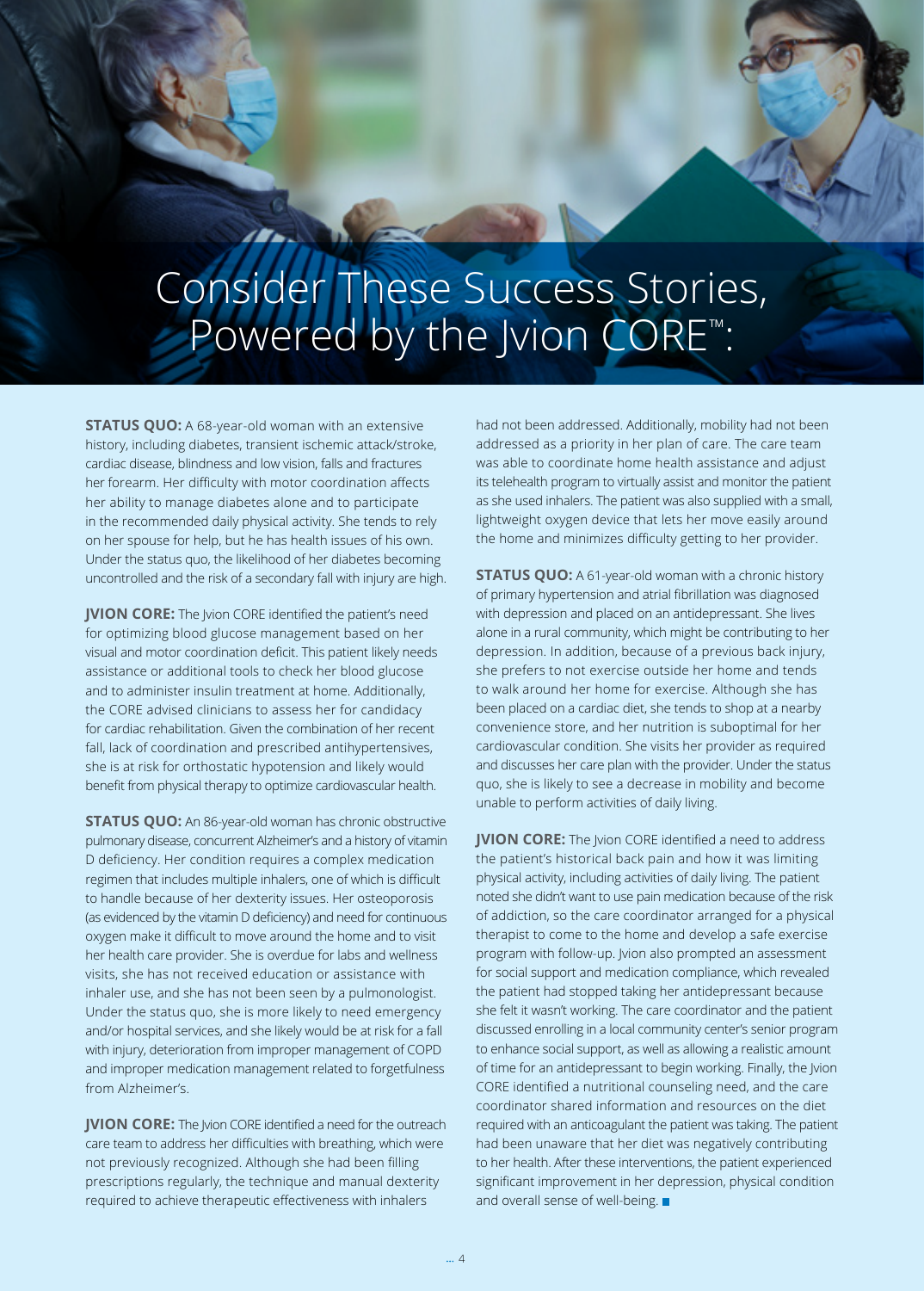### SUCCESS IN ACTION

While there is a tendency to fall back on predictive analytics, this can lead to overreliance on nonmodifiable risks, such as age, past ED use and last HbA1c reading, even in ordinary times. A more logical approach relies on a more complete picture of risk factors, including social determinants of health that are modifiable, such as barriers to care and knowledge deficits, using AI to correctly interpret and use this data. Prescriptive clinical AI helps avoid unnecessary care utilization and costs by connecting clinical and socioeconomic factors to flag individuals who are not yet high risk but are on an accelerated path to become high risk.

This is where Jvion's prescriptive clinical AI approach comes in. The Jvion CORE™, built on Microsoft Azure, is a secure and scalable clinical AI intelligence repository that aggregates structured and unstructured data, augments that information with clinical, socioeconomic and experiential data on 30 million individuals, and applies sophisticated algorithms to find correlations and inferences that matter. Jvion's approach is person-centric, not problem-centric. The significance of this is when one understands the underlying risk profile for an individual, one can view that profile through different lenses, such as avoidable admissions, medication adherence and depression. The CORE surfaces individuals and populations that can be affected, and how. This eliminates a need for customers to rebuild and retrain models when the area of risk they want

to address changes. This flexibility will remain relevant even after the pandemic, when health care returns to a steadier state.

The decrease in care utilization and clinical data feeding analytic models has revealed a need for nontraditional data sources to be integrated and leveraged so payers never lose the ability to identify hidden risks that can be modified. The Jvion CORE helps plans harness the power of AI by producing an SDOH-driven "vulnerability index" that can outperform even clinical projections.<sup>10</sup> The vulnerability index adds a key element to the clinical care equation, accounting for what is going on in a patient's life and how those events can negatively affect outcomes. It allows stakeholders to not only understand risk but also know what to do about it.

#### PERSONALIZATION AND PRIORITIZATION

Prescriptive clinical AI is superior to traditional models built to address a problem or attain a target because they have to be rebuilt when a new problem or target arises. The Jvion CORE aligns all members with their clinical and socioeconomic risk factors, meaning plans and providers need only to "ask the CORE" to find individuals at risk of a newly identified problem or in danger of missing a new target. The output, which can be accessed in various ways, provides a prioritized roster of members who are modifiable, reducing unnecessary cost and utilization as well

■<br>■ Prescriptve clinical AI helps avoid unnecessary care utilization and costs by connecting clinical and socioeconomic factors to flag individuals who are not yet high risk but are on an accelerated path to become high risk.  $\blacksquare$